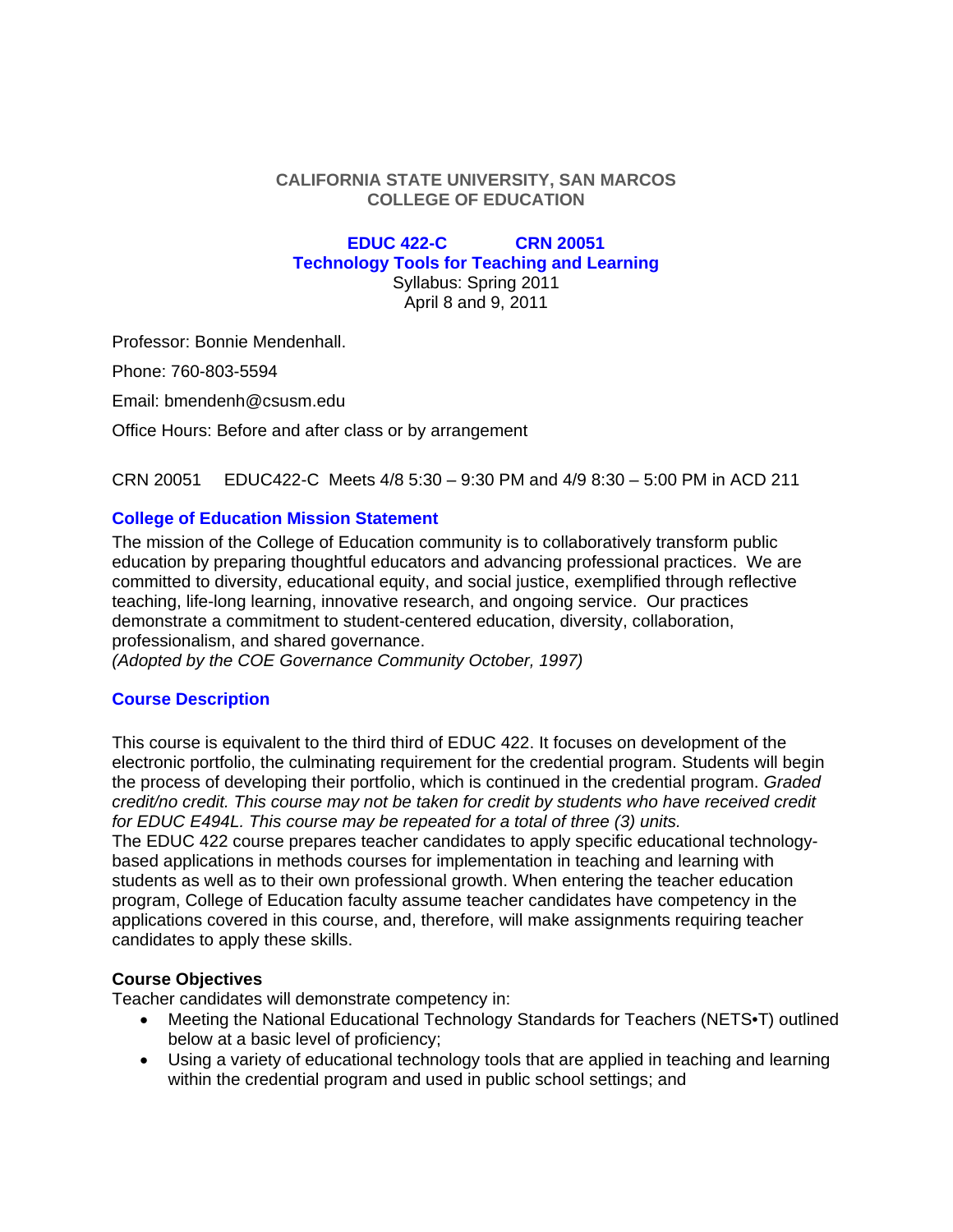Setting up an electronic portfolio using Taskstream and demonstrating proficiencies in all five areas of NETS•T.

#### **Prerequisites**

 $\bullet$ 

EDUC 422A and EDUC 422B OR EDUC 422.

# **Course Objectives**

Teacher candidates will demonstrate competency in:

- A. Meeting the International Standards for Technology in Education as outlined by ISTE (NETS•T);
- B. Using a set of educational technology tools that are applied in teaching and learning within the credential program and used in public school settings; and
- C. Setting up an electronic portfolio using Task Stream demonstrating proficiencies in all five areas of NETS•T.

### **Teacher Performance Expectation (TPE) Competencies**

This course is designed to help teachers seeking the Multiple and Single Subjects Credentials and develop the skills, knowledge, and attitudes necessary to assist schools and districts in implementing an effective program for all students. The successful candidate will be able to merge theory and practice in order to realize a comprehensive and extensive educational program for all students. The following TPEs are addressed in this course:

#### Primary Emphasis

Teaching Performance Expectation (TPE 14) is based on ISTE NETS for teachers 2008 (See NETS for Teachers for detailed information).

*Facilitate and Inspire Student Learning and Creativity Design and Develop Digital-Age Learning Experiences and Assessments Model Digital-Age Work and Learning Promote and Model Digital Citizenship and Responsibility Engage in Professional Growth and Leadership* 

#### Secondary Emphasis:

- TPE 4 Making Content Accessible
- TPE 5 Student Engagement
- TPE 6 Developmentally Appropriate Teaching Practices
- TPE 7 Teaching English Language Learners
- TPE 12 Professional, Legal and Ethical Obligations
- TPE 13 Professional Growth

### **Required Texts and Supplies**

There is NO required textbook. NOTE: It is not necessary to purchase the educational software, as much of the specific software titles are available on the Web in demo-version and/or available on campus.

A. ISTE Membership (online) \$39 – http://www.iste.org (print registration)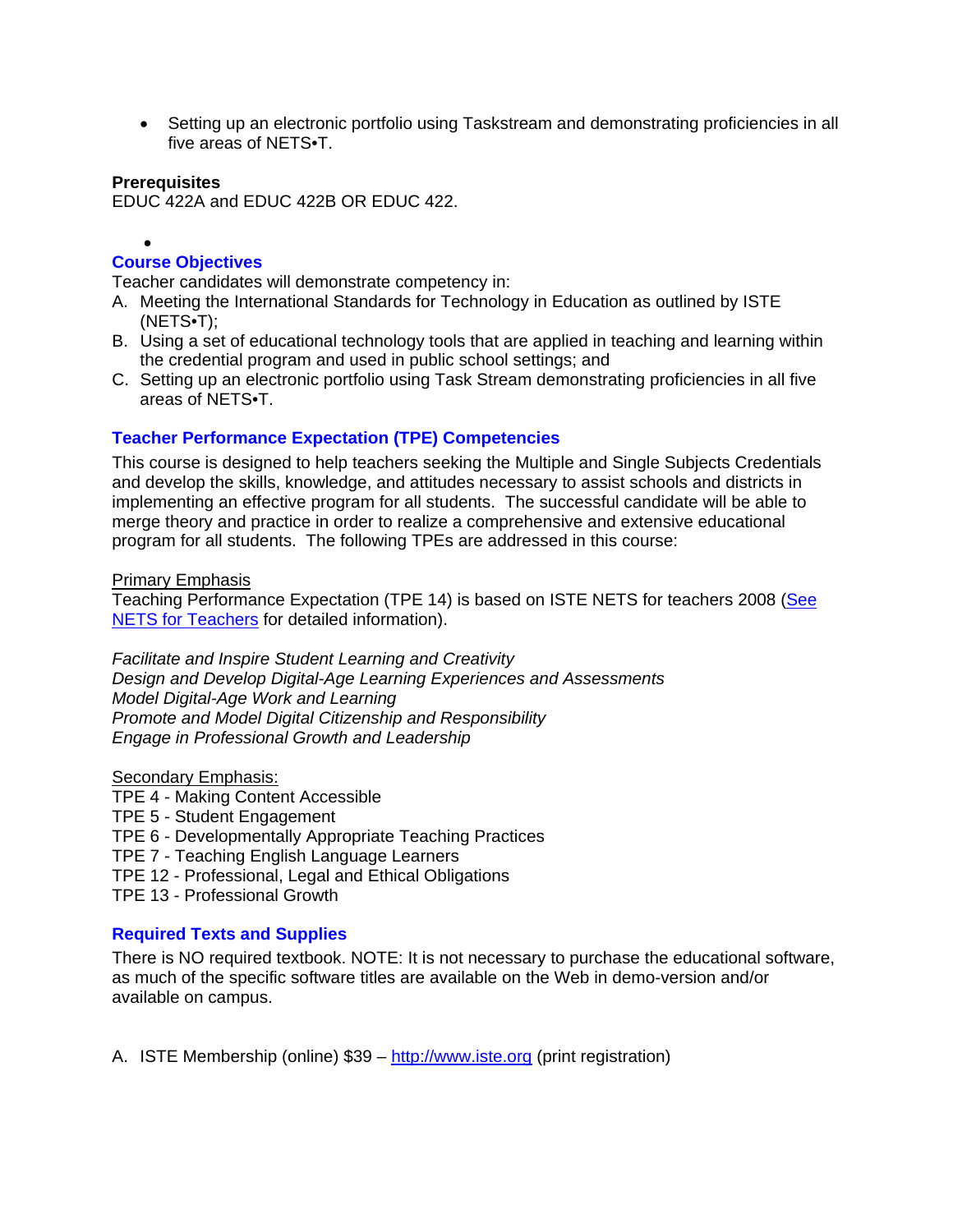- See directions at: http://lynx.csusm.edu/coe/eportfolio/index.asp B. Membership to **Task Stream** http://www.taskstream.com/(The cost is approximate, but may change \$25 one semester and up to \$65 for year) You will need a credit card for the charge. Print confirmation for Task Stream membership from screen when you register and submit to instructor by second class.
- C. Use of Digital Video Camera for taping video project. Personal camera may be used OR checkout is available from Kellogg library on 2<sup>nd</sup> floor.
- D. One mini DV Digital Video Cassette for Digital Video Camera
- E. Use of campus email account and for course communication (provided free)
- F. OPTIONAL: Pay for Print Card. You can get this from ACD 202 or Kellogg library.

# **Authorization to Teach English Learners**

 *(Approved by CCTC in SB 2042 Program Standards, August 02)* This credential program has been specifically designed to prepare teachers for the diversity of languages often encountered in California public school classrooms. The authorization to teach English learners is met through the infusion of content and experiences within the credential program, as well as additional coursework. Students successfully completing this program receive a credential with authorization to teach English learners.

# **College of Education Attendance Policy**

Due to the dynamic and interactive nature of courses in the College of Education, all students are expected to attend all classes and participate actively. A good student is one who adheres to standards of dependability and promptness. At a minimum, students must attend more than 80% of class time, and arrive to each session on time or s/he may not receive a passing grade for the course at the discretion of the instructor. Should the student have extenuating circumstances, s/he should contact the instructor as soon as possible. (Adopted by the COE Governance Community, December, 1997).

### **CSUSM Academic Honesty Policy**

As an educator, it is expected that each student will do his/her own work, and contribute equally to group projects and processes. Plagiarism or cheating is unacceptable under any circumstances. If you are in doubt about whether your work is paraphrased or plagiarized see the Plagiarism Prevention for Students website http://library.csusm.edu/plagiarism/index.html. If there are questions about academic honesty, please consult the University catalog.

Students will be expected to adhere to standards of academic honesty and integrity, as outlined in the Student Academic Honesty Policy. All written work and oral assignments must be original work. All ideas/materials that are borrowed from other sources must have appropriate citations to the original sources. Any quoted material should give credit to the source and be punctuated with quotation marks.

If you believe there has been an infraction by someone in the class, please bring it to the instructor's attention. The instructor reserves the right to discipline any student for academic dishonesty in accordance with the general rules and policies of the university. Disciplinary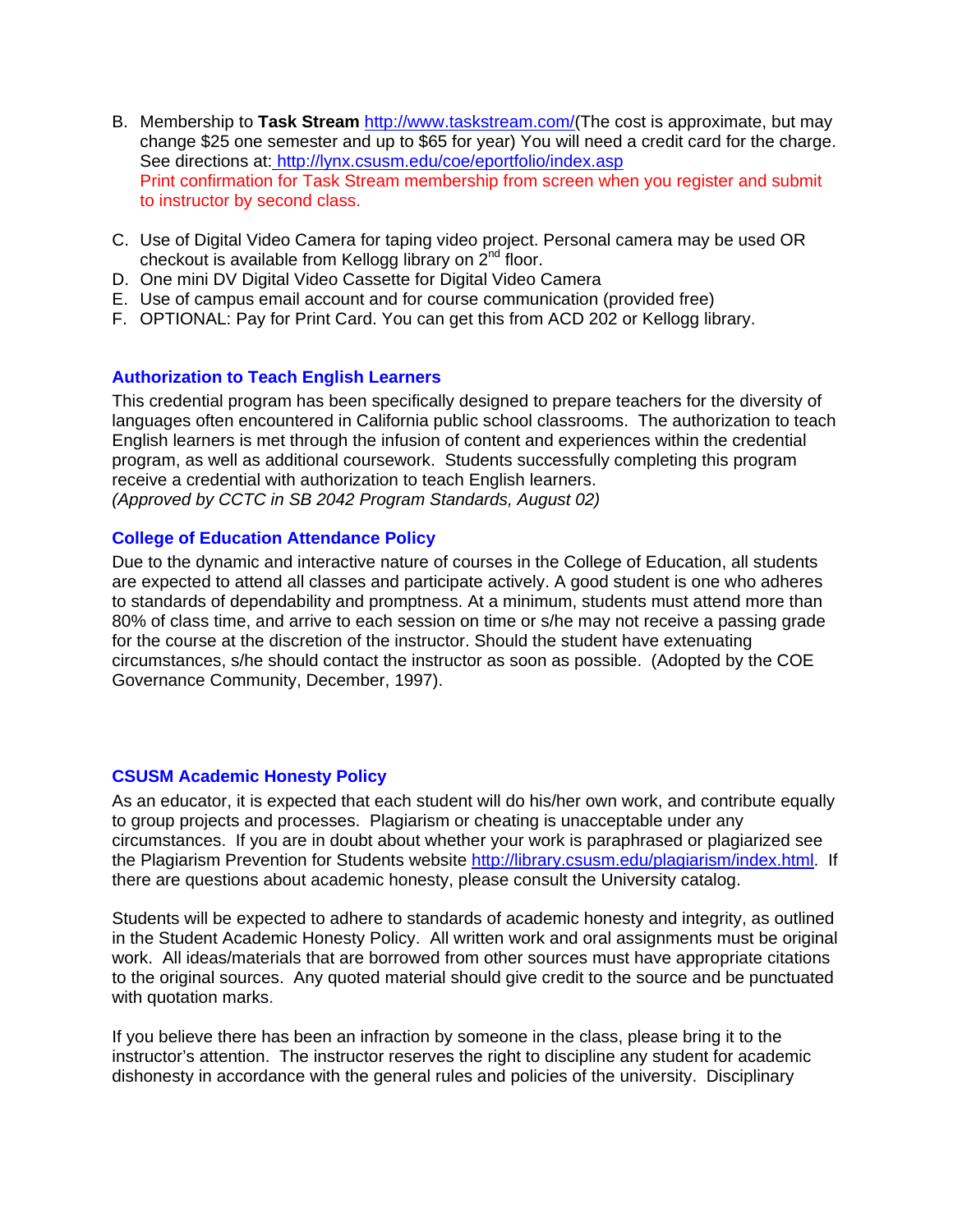action may include lowering of grades and/or assignment of a failing grade for an exam, assignment, or the class as a whole."

## **Electronic Communication Protocol**

Electronic correspondence is a part of your professional interactions. If you need to contact the instructor, email is often the easiest way to do so. Be sure to set your preferred email in the profile settings of Moodle so that you receive important course announcements and communication.

It is my intention to respond to all received emails in a timely manner. Please be reminded that email and on-line discussions are a very specific form of communication, with their own nuances and etiquette. For instance, electronic messages sent in all upper case (or lower case) letters, major typos, or slang, often communicate more than the sender originally intended. With that said, please be mindful of all email and online discussion messages you send to your colleagues, to faculty members in the College of Education, or to persons within the greater educational community. All electronic messages need to be crafted with professionalism and care.

Things to consider:

- Would I say in person what this electronic message specifically says?
- How could this message be misconstrued?
- Does this message represent my highest self?
- Am I sending this electronic message to avoid a face-to-face conversation?

In addition, if there is ever a concern with an electronic message sent to you, please talk with the author in person in order to correct any confusion.

### **Students with Disabilities Requiring Reasonable Accommodations**

Students must be approved for services by providing appropriate and recent documentation to the Office of Disable Student Services (DSS). This office is located in Craven Hall 5205, and can be contacted by phone at (760) 750-4905, or TTY (760) 750-4909. Students authorized by DSS to receive reasonable accommodations should meet with their instructor during office hours or, in order to ensure confidentiality, in a more private setting.

### **All University Writing Requirement**

In keeping with the All-University Writing Requirement, this course includes a writing component of at least 2,500 words (approximately 10 pages). This is administered in a variety of ways including formal writing requiring use of APA, informal, and electronic online discussions. Therefore, all writing will be looked at for content, grammar, spelling and format. If needed, it is suggested that you make an appointment with the writing center to seek help with writing skills before submitting your written assignments and especially before submitting your narrative to Task Stream. http://www.csusm.edu/writing\_center/

### **Professional and Administrative Requirements**

Teacher education is a professional preparation program. It is expected that students will come to class prepared to discuss the readings, submit required assignments, and participate in class activities. Students are expected to adhere to academic honesty and integrity, standards of dependability, confidentiality, and writing achievement. Because it is important for teachers to be able to effectively communicate their ideas to students, parents, colleagues, and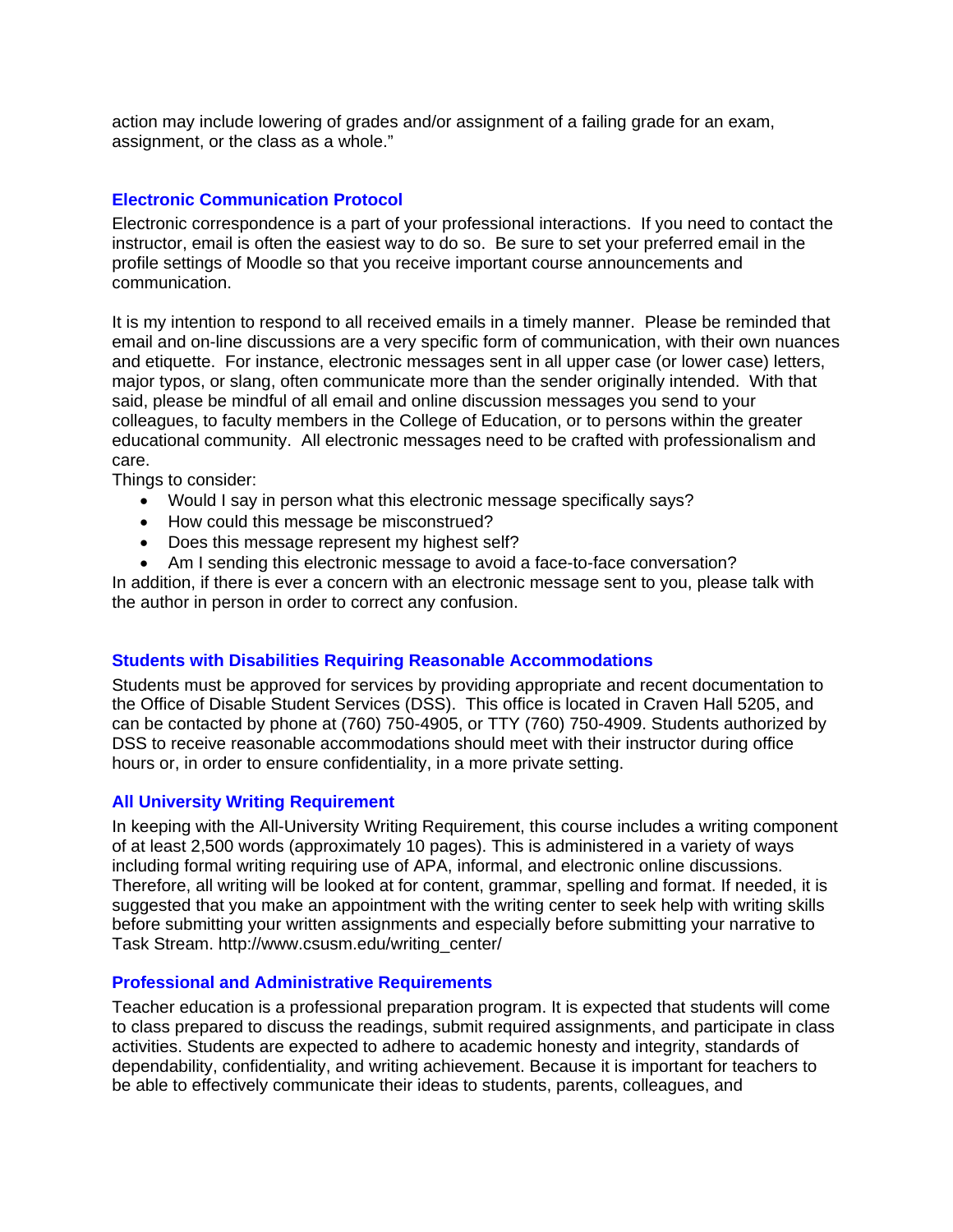administrators, writing that is original, clear and error-free is a priority for the College of Education.

Professional demeanor is expected of all students enrolled in EDUC422. This may be evidenced by:

- On time arrival to all class sessions, both face-to-face and online. Please email the instructor when you are unable to attend class or when you will be late. It is the policy of the CSUSM College of Education that any student who misses 20% or more of class time, class sessions, or online discussion time may not receive a passing grade for a course. (For summer session this means two or more classes missed. No exceptions are allowed)
- Advance preparation of readings and timely submission of assignments.
- Carefully considered, culturally aware approaches to solution finding.
- Supportive assistance to classmates with technical and/or content issues.
- Respectful participation in all settings (e.g. whole group, small group, Moodle Forums and study groups) with demonstration of positive interpersonal skills with classmates and guests.
- Backing up copies of all work. You will want these copies for your records and use in professional portfolio entries. Suggested procedures include:
	- $\circ$  Make an EDUC 422 folder on your flashdrive and save all your files in this folder
	- o Save a back up of all files on your home computer or...
	- o Email files to yourself for further backup
	- $\circ$  Save important email communications for the course in a folder on your flash drive in addition to your email account
- Productive interaction with peers. Be aware that messages sent within an online context may be open to misinterpretation. When concerned, meanings should be verified to clarify sender's intent.
- Select one or two class "buddies" (e.g., study group members or Moodle forum teammates) to ensure that you receive information and handouts if you must miss a class. Arrange an online check in time with your buddy, for prompting and reminders. Note contact info here:

Buddy:

 Telephone: E-mail:

 $\overline{a}$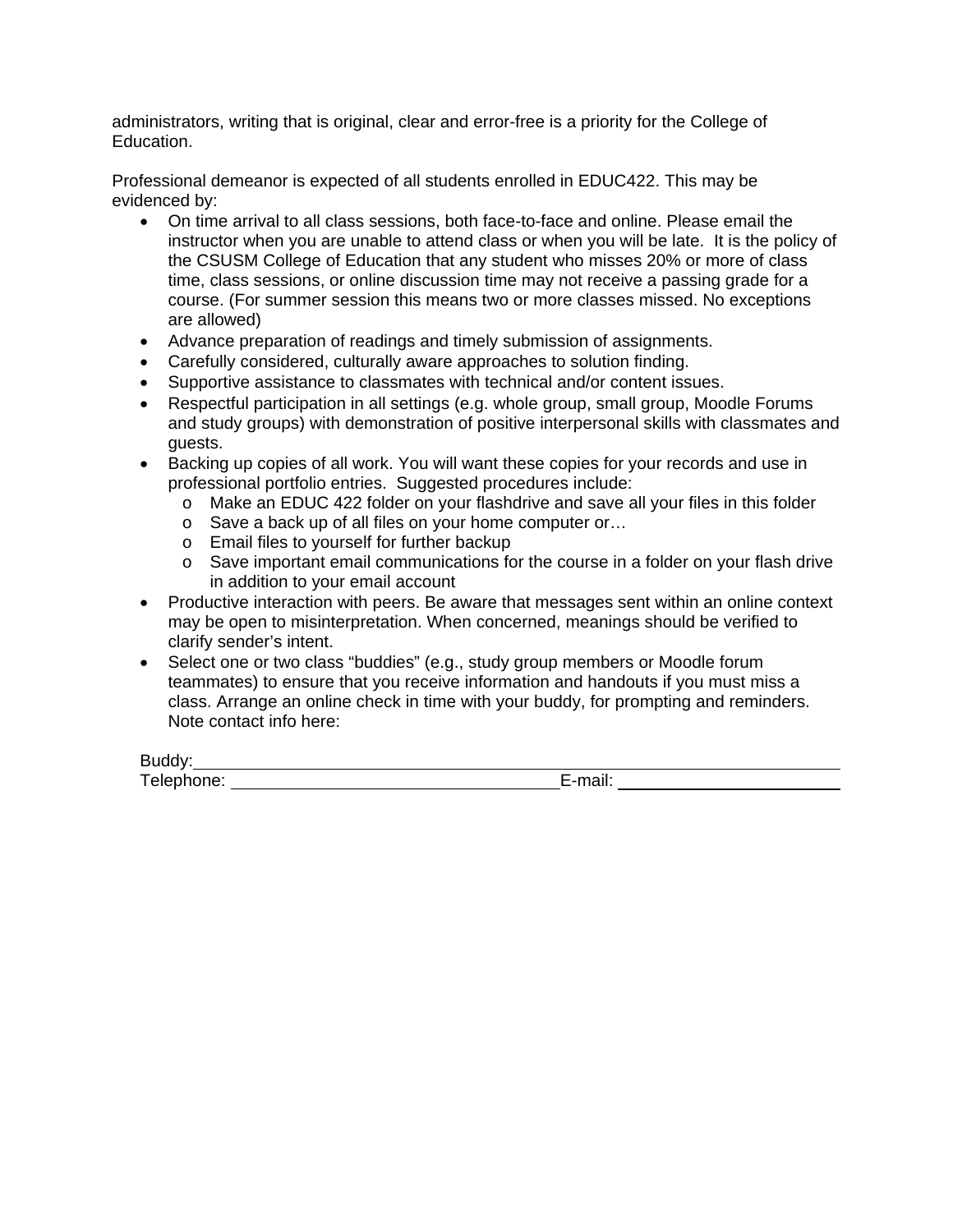## **ASSIGNMENTS, GRADING, AND SCHEDULE**

**Assignments and Requirements** The following is a list of course assignments with a brief description of each.

|                | <b>Assignment</b>                                             | <b>Description</b>                                                                                                                                                                                                                                                                                                                    | Pts | <b>Due</b>                |
|----------------|---------------------------------------------------------------|---------------------------------------------------------------------------------------------------------------------------------------------------------------------------------------------------------------------------------------------------------------------------------------------------------------------------------------|-----|---------------------------|
| A              | Professional<br><b>Memberships</b>                            | Join ISTE and access resources for teaching and<br>learning through effective use of technology. Enroll in<br>Taskstream.                                                                                                                                                                                                             | NA. | 4/9                       |
| $\mathbf{1}$   |                                                               |                                                                                                                                                                                                                                                                                                                                       |     |                           |
| $\overline{2}$ | <b>iVIE Review</b>                                            | Watch at 3 or more videos from the IVIE Awards site.<br>Choose two to review following the directions in the April<br>8 Agenda.                                                                                                                                                                                                       | 6   | 15                        |
| 3              | Reading<br><b>Journals</b>                                    | Students reflect on course readings related to NETS and<br>current issues in educational technology. Entries are<br>made to the journal blog.                                                                                                                                                                                         | 9   | 4/15,<br>$4/22$ &<br>4/29 |
| 4              | Video Project                                                 | Working in collaborative groups of 3 or 4, students<br>produce a video for classroom use. Students will learn<br>how to use digital video cameras, edit video clips, and<br>prepare a project for sharing electronically. Final editing<br>will be completed individually in order to ensure each<br>student has learned the process. | 40  | 4/29                      |
| 5              | Tracking<br><b>Sheet</b>                                      | Students align their class artifacts with NETS.T.                                                                                                                                                                                                                                                                                     | 10  | 5/6                       |
| 6              | <b>NETS &amp; TPE</b><br>14<br>submission<br>on<br>Taskstream | Students organize course activities and assignments.<br>Students reflect on NETS and select course artifacts to<br>show evidence for meeting TPE 14, which is based on<br>NETS.T.                                                                                                                                                     | 20  | 5/6                       |
| $\overline{7}$ | Attendance,<br>disposition &<br>participation                 | Students are expected to have a positive disposition<br>toward teaching and learning. They should help each<br>other and create a positive classroom environment for<br>everyone. This means having                                                                                                                                   | 15  | Course<br>wide            |

Detailed information is provided on the class Moodle site. Please note that modifications may occur at the discretion of the instructor. In addition to the assignments described below, performance assessment will be on student's cooperation and flexibility in response to unforeseen challenges and student's ability to perform tasks using a variety of technology tools. All assignments, requirements, due dates and scoring rubrics will be available through the class Moodle and/or blog. You are responsible to track your grades and progress in the course. In order to successfully complete this course, all assignments must be completed at an acceptable level noted on assignment directions and rubrics. All assignments are due by 11pm on the due date. Late assignments may be penalized by a deduction in points. After one week, late assignments may receive no credit. If extraordinary circumstances occur, please contact the instructor.

# **Criteria for Grading Assignments**

- **90-100%:** Outstanding work on assignment, excellent syntheses of information and experiences, great insight and application, and excellent writing.
- **80-89%:** Completion of assignment in good form with good syntheses and application of information and experiences; writing is good.